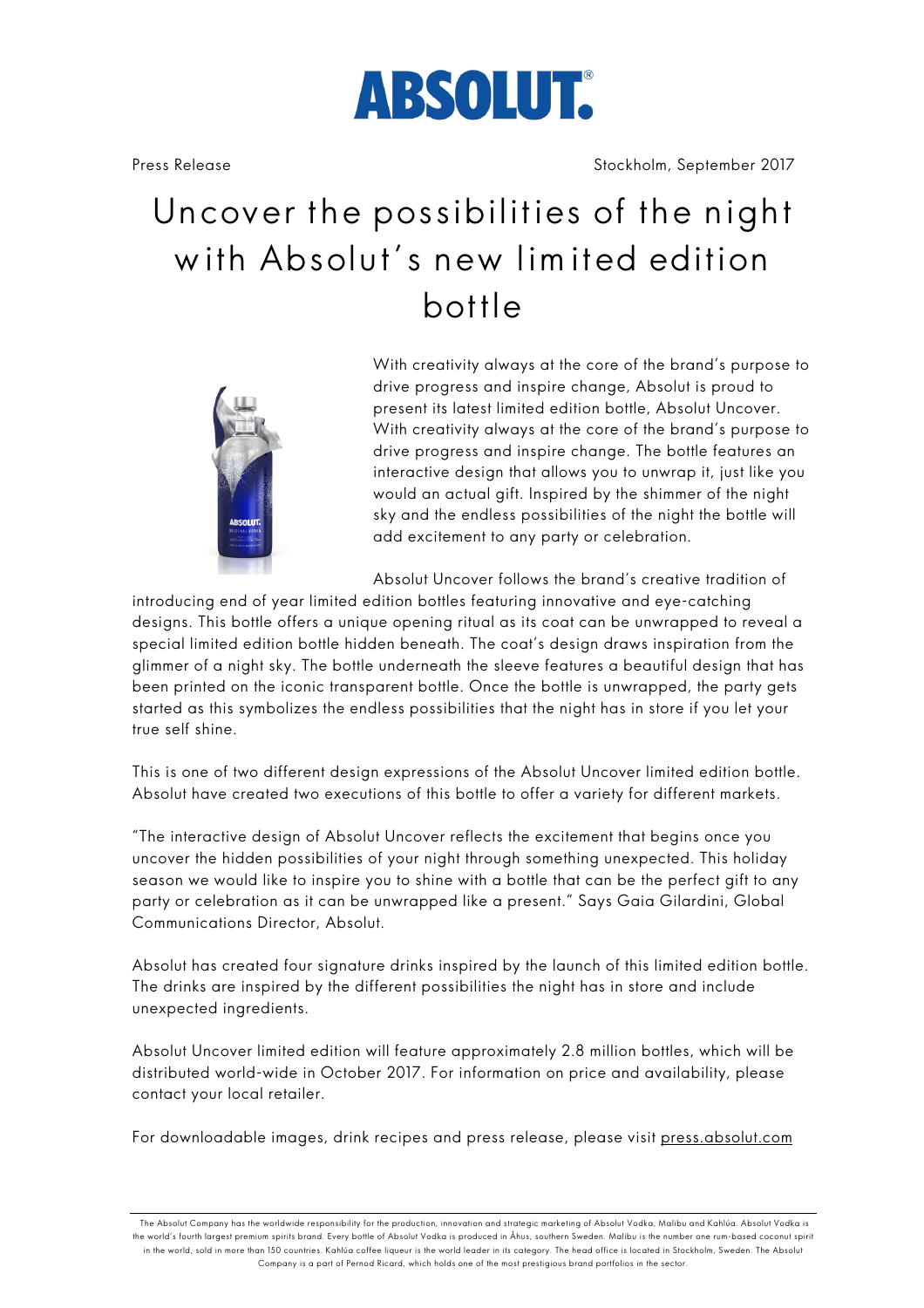and absolutdrinks.com and follow us on Instagram, Facebook or Twitter.

**\* END\***

For further information, please contact: Pia Hägglöf Senior Global Brand Manager, Absolut pia.hagglof@pernod-ricard.com +46 8 74 474 72

# Absolut uncover Cocktails



## **Absolut Soda**

1 Part Absolut Vodka 3 Parts Soda Water 4 Lime Wedges 1 Slice of Cucumber 1 Mint Spring

**Method:** Pour Absolut Vodka into a glass, squeeze and discard two lime wedges, add ice cubes, top up with soda water and garnish with lime wedges, mint and cucumber.



**Spicy Absolut Mule**

2 Parts Absolut Vodka 1 Dash of Lime Juice Ginger Beer 1 Dash of Green Hot Sauce 1 Wedge of Lime

Method: Pour all ingredients into a mule cup filled with ice cubes and garnish with a lime wedge.



### **Absolut Winter Drop**

1 Part Absolut Vodka 1 Part Lemon Juice 1 Part Triple Sec Cinnamon & Sugar mix for rimming Apple Slice

**Method**: Pour all ingredients into a shaker filled with ice cubes and shake until cold. Strain into a cinnamon and sugar rimmed chilled shot glass and garnish with an apple slice.



The Absolut Company has the worldwide responsibility for the production, innovation and strategic marketing of Absolut Vodka, Malibu and Kahlúa. Absolut Vodka is the world's fourth largest premium spirits brand. Every bottle of Absolut Vodka is produced in Åhus, southern Sweden. Malibu is the number one rum-based coconut spirit in the world, sold in more than 150 countries. Kahlúa coffee liqueur is the world leader in its category. The head office is located in Stockholm, Sweden. The Absolut Company is a part of Pernod Ricard, which holds one of the most prestigious brand portfolios in the sector.